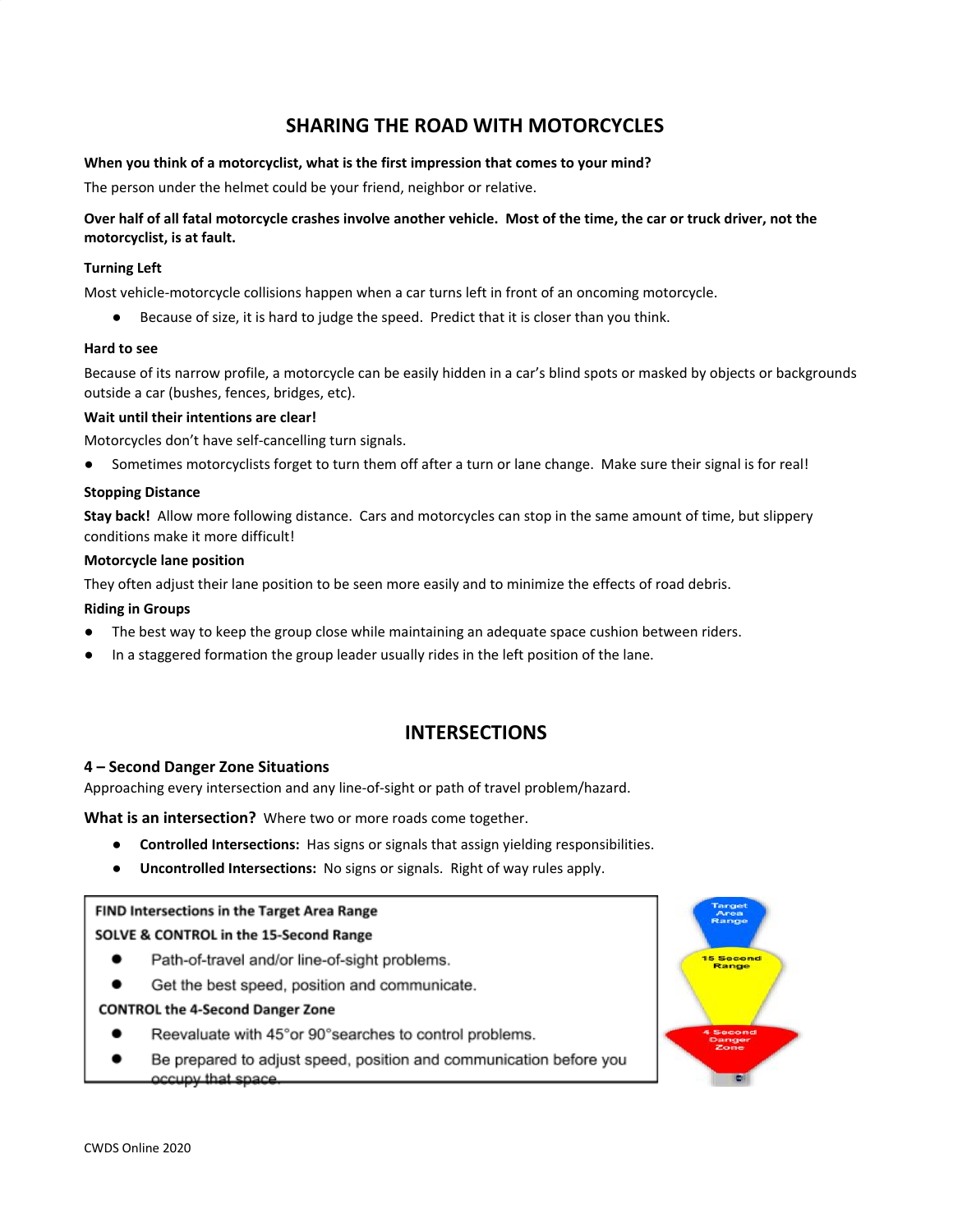# **What are some clues that will help you to see that you are approaching an intersection?**

Signs & signals, road markings, cross traffic.

# **Intersection Path-of-Travel Problems:**

Every path-of-travel restriction temporarily or permanently blocks your ability to occupy space.

• Traffic controls: Signs, lights & markings, Intersection shape, pedestrians, vehicles: stopped, parked & moving

## **Intersection Line-of-Sight Problems:**

**Are danger zones.** Each blocks your ability to gather information about the condition of your intended path-of-travel.

• Vehicles, Buildings, Fences, Trees, bushes, Elevated terrain, Signs, billboards

## **Railroad Crossings**

**Passive Signs:** Signs that alert motorists that they are approaching a highway-rail grade crossing.

**Active Signs**: Electronic devices that warn the motorist of the approach, or presence, of rail traffic at grade crossings.

# **Use organized searching to FIND, SOLVE & CONTROL EVERY intersection line-of-sight and path-of-travel problem before entering.**

**Always search the left, front and right zones for open, closed, and unstable zone conditions:**

- $\checkmark$  Search at 45° where no stop is required
- $\swarrow$  Search deep at 90° when stopped
- $\checkmark$  Search all corners for pedestrians
- $\mathcal V$  Be sure your path is OPEN before entering

**Before your foot goes on the brake, check rear zone conditions.**

# **PARALLEL PARKING**

# **The "Parallel Set Up"**

- **1. Communicate:** Signal
- **2. Speed adjustment:** Approach the space slowly so your signal is not misinterpreted for a right turn.
- **3. Position:** 3-4 feet away from the vehicle.
- **4. Reverse:** Reverse lights let others know what your plan is.
- **5. Check rear position:** You should see the end of the vehicle. Back up if you can't.

#### **Find a 45° Target**

Look for a landmark next to the left corner post of the windshield.

#### **Check for traffic**

Look for vehicles passing you - check left front swing.

#### **Vision directed BACK!!**

Look over your right shoulder looking out the rear windows of the vehicle.

- Decrease brake pressure move at an inching pace.
- Turn wheel rapidly and fully right.

#### **Line up with your 45˚**

The front of your car should be pointed at the target.

#### **Straighten the wheel**

Backing straight targeting the rear corner of the space.

Look back with quick glances to the front and the sides.

#### **See the corner**

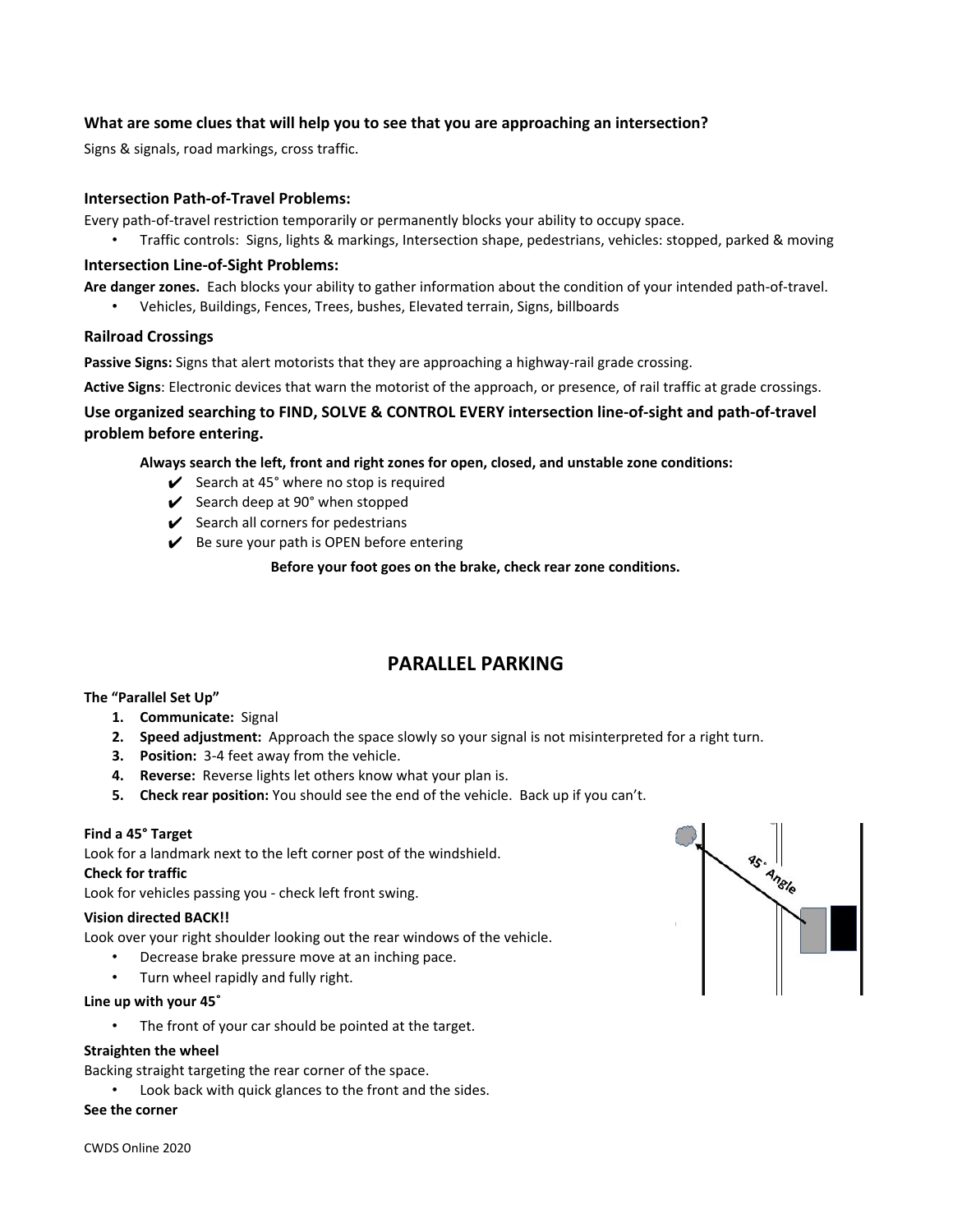- Continue backing straight until you see the rear corner of the front vehicle forward of your right corner post of the windshield.
- This is the point where you will start your counter turn to the left.

## **Counter-steer Creep & Turn**

Creep and turn the wheel left. Stop before touching the rear vehicle.

## **Center the vehicle**

Pull forward and center your car in the space.

- Do not pull forward too close to the front vehicle.
- Could create problems when trying to exit if another vehicle parks and leaves you little room.

Try to leave enough space to the front so you can see the entire bumper of the vehicle in front.

## **Leaving the space**

Shift to reverse, look out the rear window and back up. Give yourself space. If you can't see the bumper, you might bump it!

Get your nose out: Signal and creep forward and start turning wheel rapidly

and fully left. Get the nose of your vehicle out and stop.

#### Advantages:

- Know that you can clear the bumper of the car parked to the front.
- If cars are parked to the rear, you can give yourself a view of approaching traffic in your mirror and blind spot.
- Approaching cars can see your signal and identify your intentions to move into traffic.

If approaching vehicles cannot see your signal, a hand signal is required.

**Re-enter traffic:** Once you have checked your mirrors and blind spot, pull out into the roadway.

# **MAINTAINING A SAFE FOLLOWING DISTANCE**

# **Following too close**

A habit of giving too little space desensitizes you to the value of adequate space until the unexpected happens.

# **Adjust Front Closure Rate**

- Be sensitive to any closure of space.
- When the front car in front slows, you slow.

#### **A 4-second following distance is the minimum safe following distance in normal driving conditions.**

# **4 or More**

- **● Towns and cities:** Keep a minimum 4 seconds of space between you and the vehicle in front.
- **● Highway speeds:** Keep a minimum 6 seconds of space between you and the vehicle in front.
- **Adverse conditions:** Increase your following distance even more in reduced visibility and traction situations.

#### **Get a better view**

- $\checkmark$  Following too close gives you very little information on what is ahead.
- $\checkmark$  You can solve LOS POT problems with better more information and more space.
- $\mathcal V$  More time for safe response options.

#### **When you are following others**

- $\blacktriangleright$  The posted speed limit is the fastest you should travel.
- $\checkmark$  Speed signs tell you what the safest speed for traffic and road conditions.
- $\checkmark$  Create space and only pass when safe.

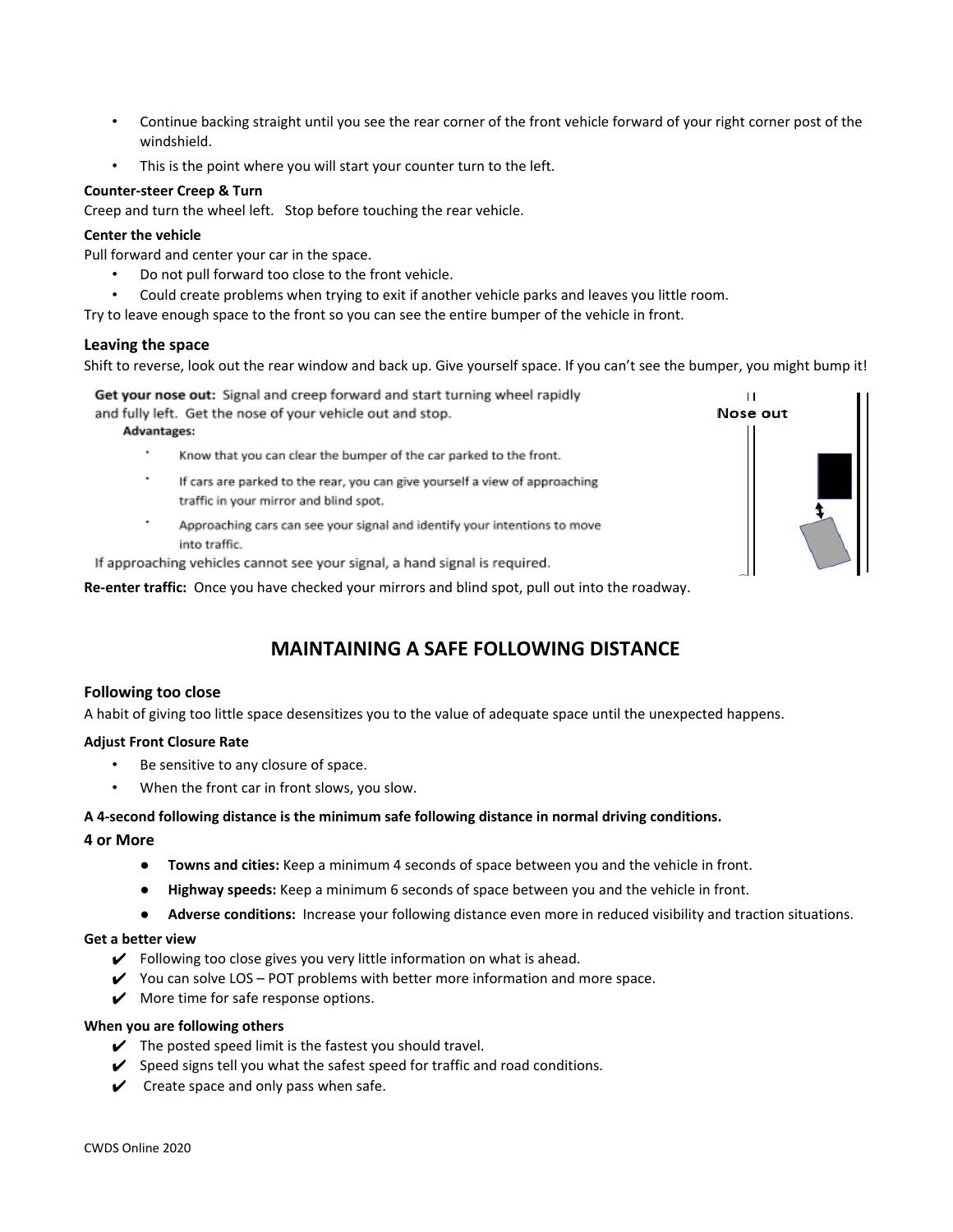#### **When being followed too closely**

- $\checkmark$  If safe, try to pull over and allow them to pass.
- $\checkmark$  If you don't, they may try to pass you in an unsafe location.

## **Control your front zone by getting control of your rear zone.**

- $\mathcal V$  Increase your following distance!
- $\mathcal V$  Communicate early
- ✔ Avoid sudden braking
- ✔ Don't engage in ROAD RAGE!

# **Total Stopping Distance**

In normal conditions, it varies how long it will take to stop your car.

- Higher speeds, weight of the vehicle and different roadway conditions may require more space.
- From the time we SEE something to the time we come to a complete stop is called the total stopping distance.

# **Factors that affect your Stopping Distance**

- ✔ Speed ✔ Hills
- 





Road Conditions Weight

#### **Perception Distance: 1 second**

- The length of time/ distance you travel to recognize a hazard and decide what action to take.
- Looking at least 15 seconds ahead you the time and space needed to FIND SOLVE CONTROL
	- 4 seconds of visible space is the very least amount time required to stop in NORMAL, IDEAL conditions.

**Reaction Distance: 3/4 second** The length of time it takes to take action.

**Stopping Distance:** The length of time it takes to take action.

**Braking Distance:** The length of time/ distance traveled from the time you brake to the time you stop.

#### **Faster speed = longer braking distance**

• Braking distance is proportional to the increase of speed. When you double your speed, it takes 4 times longer to stop.

**Weight of Vehicle:** Energy of motion doubles when the car's weight doubles. It takes twice as long to stop.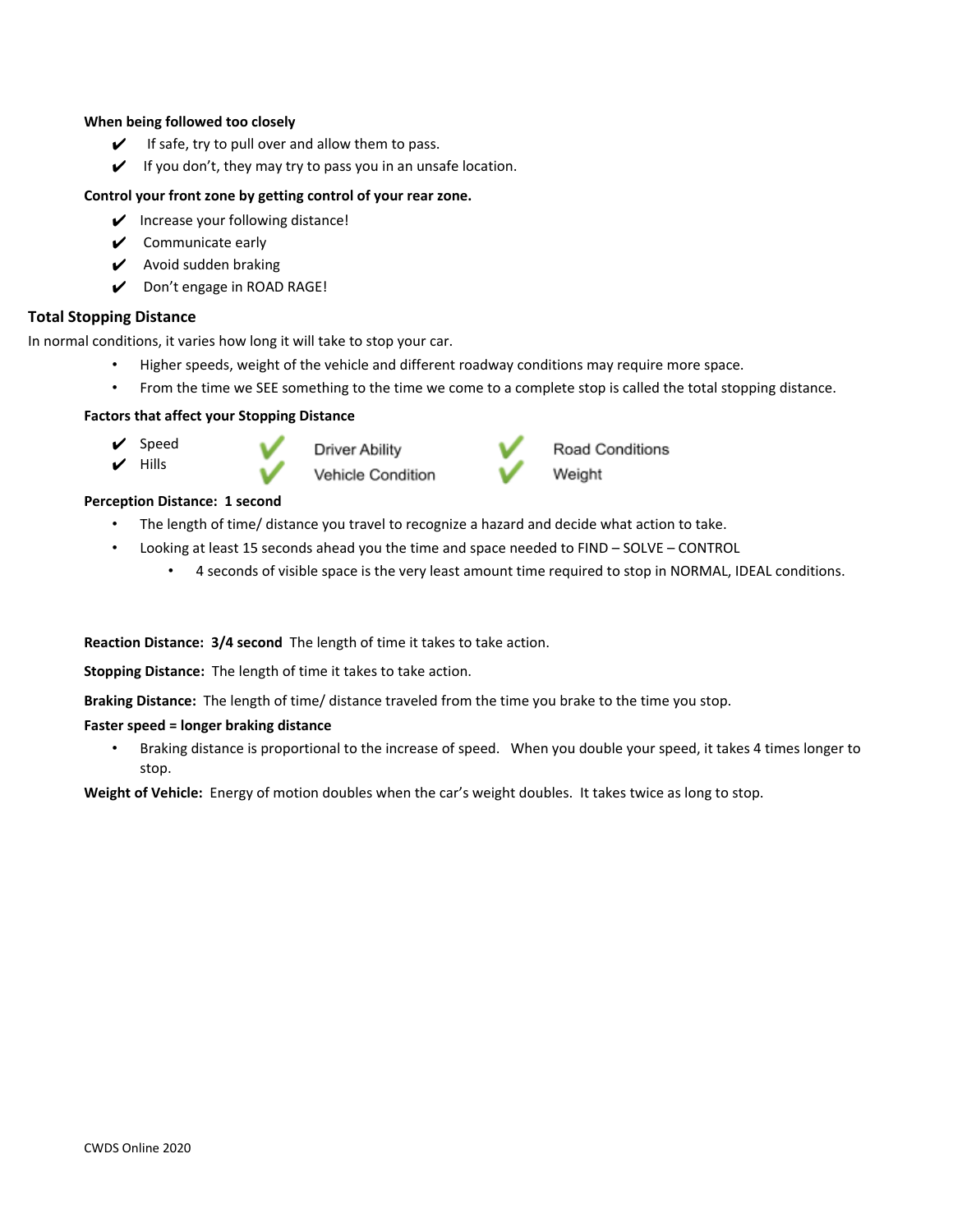# **REAR ZONE CONTROL**

# **Rear Zone Conditions**

| Use your rearview mirrors to see rear zone conditions. 2. Turn you head to see the condition of the blind spot.<br>1. |                                                        |  |
|-----------------------------------------------------------------------------------------------------------------------|--------------------------------------------------------|--|
| When must you check the mirrors?                                                                                      | When must you check blind spots?                       |  |
| • Before and after <b>braking</b>                                                                                     | <b>Before Performing Any Lateral Maneuver:</b>         |  |
| • Before and after performing any <b>lateral</b> maneuver                                                             | • Preparing for a turnabout or <b>parking</b> maneuver |  |
| • While stopped                                                                                                       | • Entering the flow of traffic from curbside           |  |
| • After seeing any closed or unstable zone condition<br>in the front zones                                            | • Exiting the flow of traffic to curbside              |  |
| • Before and after turning<br>• While stopped                                                                         | • Getting side position for right turns                |  |
|                                                                                                                       | • Merging with <b>traffic</b> flow                     |  |
|                                                                                                                       | • Moving to left turn bay                              |  |
|                                                                                                                       | • Lane changes                                         |  |
|                                                                                                                       |                                                        |  |

# **Three Rear Zone Conditions**

| <b>OPEN</b>                                                                                                                         | <b>CLOSED</b>                                                                                                                                 | <b>UNSTABLE</b>                                                     |
|-------------------------------------------------------------------------------------------------------------------------------------|-----------------------------------------------------------------------------------------------------------------------------------------------|---------------------------------------------------------------------|
| • No vehicles following closer than 4<br>seconds.<br>• No line of sight problems within 15<br>seconds.<br>• No vehicles closing in. | • Any vehicle following closer than<br>4 seconds.<br>• Any vehicle blocking your view to<br>the rear, or occupying your <b>blind</b><br>spot. | • Any vehicle closing in on your<br>position, a worsening condition |

# **RESPONDING TO TRAFFIC & TRAFFIC SIGNALS**

# **Stopping in Traffic**

# **First in line:**

- 1. Legal stop: Behind lines/ crosswalk/ edge of road
- 2. Safety stop: Creep forward to see
- 3. Staggered Stop: See stop line over hood.

# **Point of No Return**

That point at which you can no longer stop without entering an intersection.

- 2 seconds away from the intersection
- Speed affects length of space consumed in 2 seconds
	- Faster speed = longer space
	- 20 mph = 30 feet per second
	- 40 mph = 60 feet per second

# **Staggered Stop Advantages:**

- For trucks that require for more space for wide right turns.
- Extra space for others- vehicles cutting across yellow when turning left.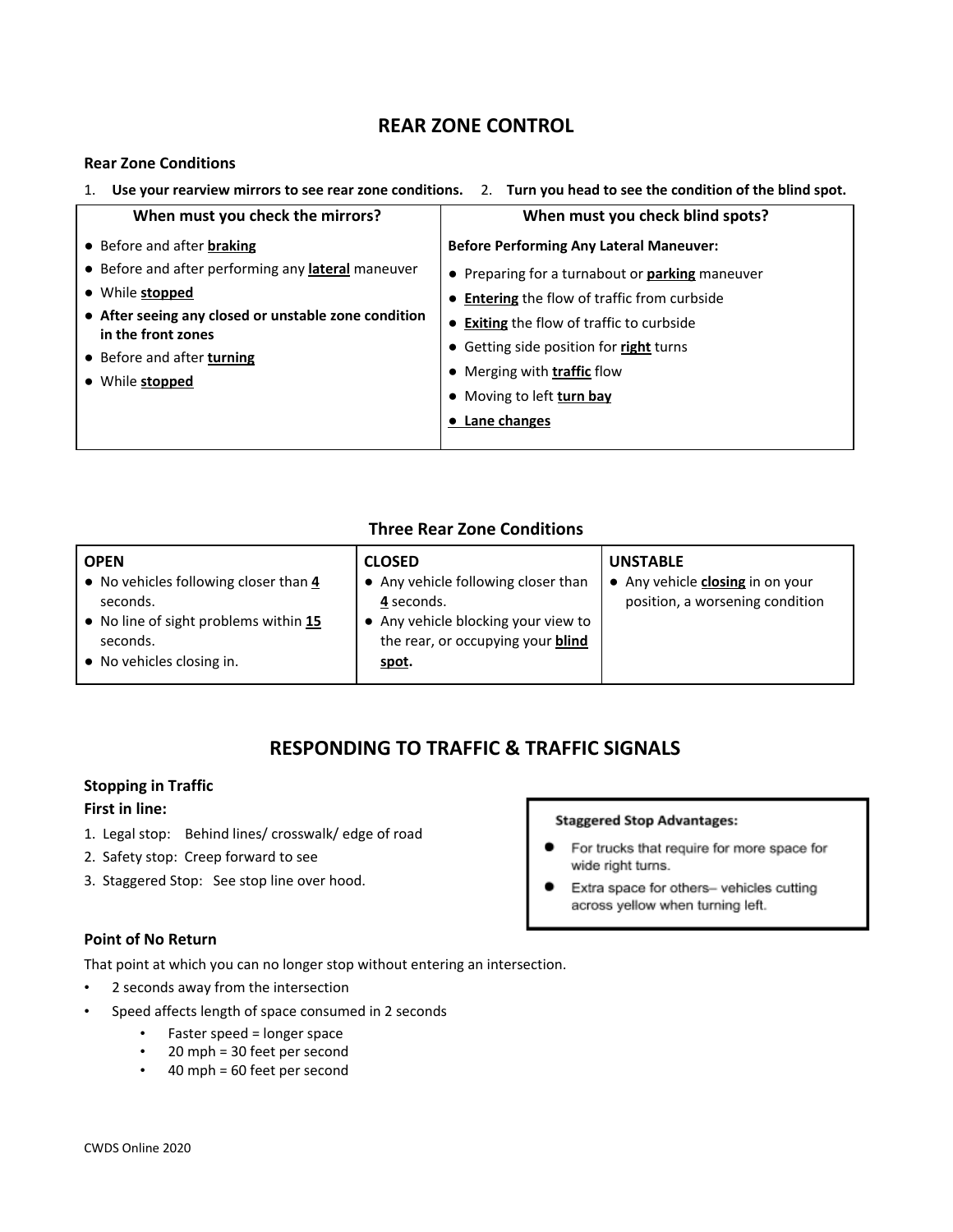# **Stopping in a Line of Traffic:**

## **Stop to see tires and some pavement: What are the advantages?**

- $\mathcal V$  If the front car stalls, you can get around it
- $\checkmark$  Space creates escape paths.
- $\mathcal V$  You have empty space to minimize a rear end impact

#### **Monitor Rear Zone for "Sand Barrels"**

- $\triangleright$  Inertial buffers
- $\checkmark$  Strategically placed
- $\mathcal V$  Slows and softens the force of impact.

#### **When stopping in traffic, vehicles to the rear can and do serve the same purpose.**

- You are vulnerable to high impact rear end forces until there are at least 2 cars stopped to the rear.
- The more cars stopped to the rear, the less the force of impact will be.

**When Stopped in Traffic:** Continue to monitor the rear zone until at least 2 cars are stopped behind you.

## **Managing Space & Stopping in Traffic**

#### **See CLOSED POT – at least 12 seconds away**

- Check rear zone
- Try to time arrival into open zone
- Communicate: Tap brake lights, begin braking
- Control rear zone: adjust speed gradually.

#### **Gradual approach to stop location**

- Make smooth stop. See tires and some pavement.
- Monitor rear until at least 2 cars are stopped behind you.
- Delay start 2 seconds.
	- When stopped in a line: Helps the process of creating a 4 second following distance.
	- When stopped first in line: Allows time to search the intersection. Proceed when CLEAR!

#### **Timing Traffic Lights and Turning Left:**

Try to Time Your Arrival to Get There Alone. Charging a Closed Zone is a High Risk!

#### **The greatest danger of crash exposure occurs while making a moving left turn.**

- $\vee$  Oncoming traffic also has the green.
- $\mathcal V$  Will cross most lanes of cross traffic and all oncoming lanes of traffic.
- $\mathcal V$  Must accurately judge for a safe to cross.
- $\mathcal V$  May be necessary to stop, increasing the chance of a rear end impact.
- $\vee$  Opposing traffic may block your view of traffic in oncoming lanes.
- $\checkmark$  Oncoming traffic may block your view of pedestrians in the crosswalk They may have a walk light.

#### **Waiting to turn: Wait behind the crosswalk.**

- $\checkmark$  Some people think yellow means go faster.
- $\checkmark$  You may get stuck in the intersection when light turns red.
- $\mathcal V$  Blocking the box is dangerous and carries heavy fines.
- $\mathcal V$  While waiting to turn, wheels should be straight.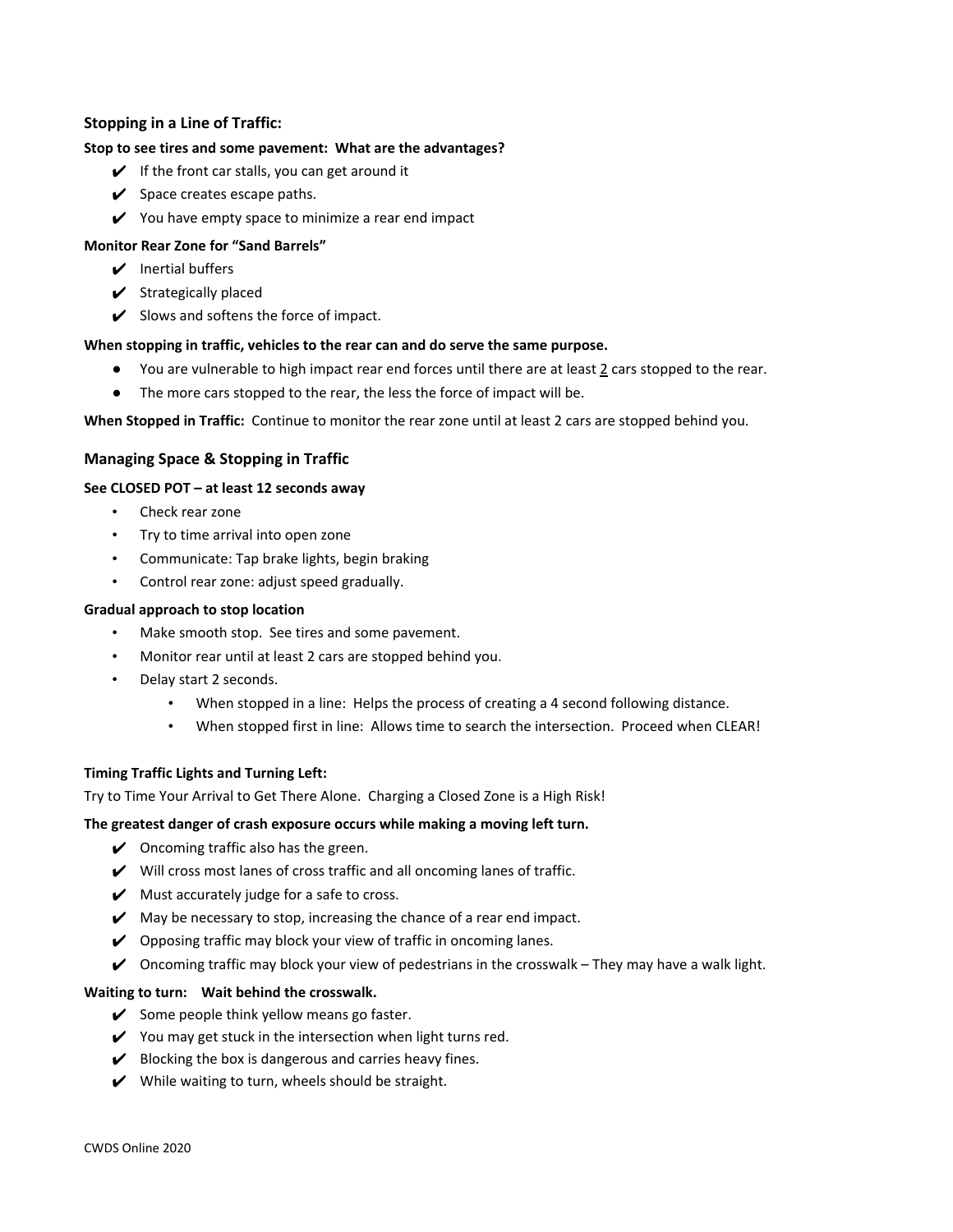#### **Waiting to make a left turn: Search 4 areas when waiting**

- 1. Rear zone for fast closing traffic, monitor until there are sand barrels.
- 2. Look for a gap to enter.
- 3. See an open turning path.
- 4. See light change yellow see if oncoming traffic is stopping, if able, complete turn without delay.

#### **Turning right on red**

- $\mathcal V$  Permitted unless a sign prohibits the turn.
- $\mathcal V$  Must make a complete stop.
- $\checkmark$  Yield to all traffic and pedestrians.
- $\checkmark$  Time your entry into the intersection create and keep open space to the side of your vehicle.

#### **Search 3 areas when waiting**

- 1. Monitor rear zone for sand barrels.
- 2. See an open turning path left, front and right zones.
- 3. See light changes know who has the green.

# **LANE CHANGES**

#### **Why change lanes?**

- $\angle$  Lane is ending merge.
- $\mathcal V$  Preparation for a turn.

#### **Is it necessary?**

Check other lane's LOS-POT.

- $\vee$  Look for stable gap to enter
- $\mathcal V$  Check zone conditions alongside the new lane.

#### **Find a stable gap**

- $\boldsymbol{\nu}$  Look ahead for open area.
- $\vee$  Check mirrors

#### **Communicate**

- Signal
- Change lane position.

#### **Check mirrors & blind spot**

Don't let your hands follow your head and drift into the other lane.

#### **Smooth & Steady**

- Don't slow unless you need to! Increase speed if necessary.
- Move into the new lane at a gradual angle**.**

# Common errors when changing lanes

- Fails to make proper checks for a stable gap.
- Squeezes in: To little space between you and others when moving into the new lane.
- Forgetting to cancel signal.
- The multi-lane sweep. Crossing more than one lane at a time
- Slowing for no reason.

#### Can you make a lane changes in an intersection?

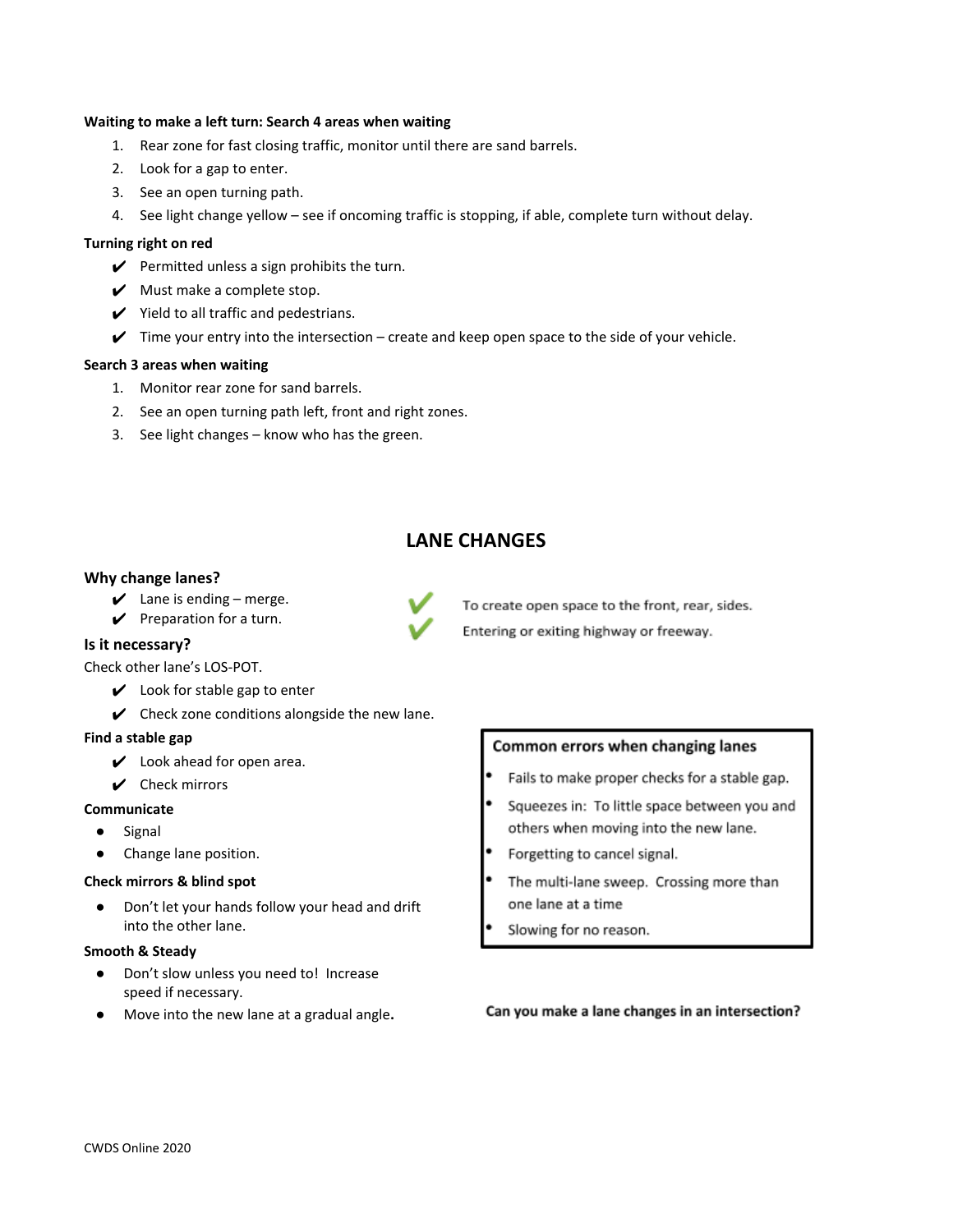#### **Your new lane**

- $\boldsymbol{\checkmark}$  Adjust your speed to traffic flow in new lane.
- $\checkmark$  Cancel your signal.
- $\vee$  Check rearview mirror.
- $\checkmark$  Create space around your vehicle

# **DRIVING IN RURAL AREAS**

#### **Speed is the Biggest Hazard**

The higher speeds of rural driving greatly increase the dangers of oncoming traffic, blind curves and hills, and people entering the road at lower speeds.

#### To drive safely in the country, your stopping distance is never greater than the distance you can see ahead.

• Slow down when approaching a curve or hill so you can stop in time if there is an obstacle like and animal or stalled car.

#### **Deer**

#### **Avoiding collisions with deer**

- The high time for these collisions is October December due to breeding deer and when they travel the most.
- Deer activity is highest at dawn and dusk which is the high time for commuter traffic.
- Deer travel in groups: if you see one, expect more.
- See a deer near the roadside, slow down.

#### **Roadside Hazards**

- Shoulder may be narrow, uneven and soft.
- Bridges, guardrails, bushes, and trees.
- Entrances to homes, businesses, and farmer's fields are areas to anticipate last moments stops.

#### **Curves Types**

**Constant Radius:** Every curve follows part of the circumference of one or more circles (an arc), A curve that follows the circumference of just one circle is called a constant-radius curve.

**Decreasing Radius:** This type of corner is very deceptive and dangerous. The further the car goes into the curve, the sharper the curve becomes and more steering is needed.

**Increasing Radius**: This type of curve is sharper as you enter it and requires a reduction in the amount of steering input as you exit.

**Uphill/ Downhill Curves:** These curves will naturally make the car gain or lose speed.

#### **Roadway Camber**

**Positive Camber or Bank:** The outside edge of lane is higher than the inside edge of lane.

● Like the inside of the bowl – help to counteract the natural roll forces to the right as the vehicle curves left.

**Negative Camber or Bank:** The outside edge of lane is lower than the inside edge of lane.

● Like the outside of the bowl – increases the roll forces to the right as the vehicle curves left. A further reduction of speed is required!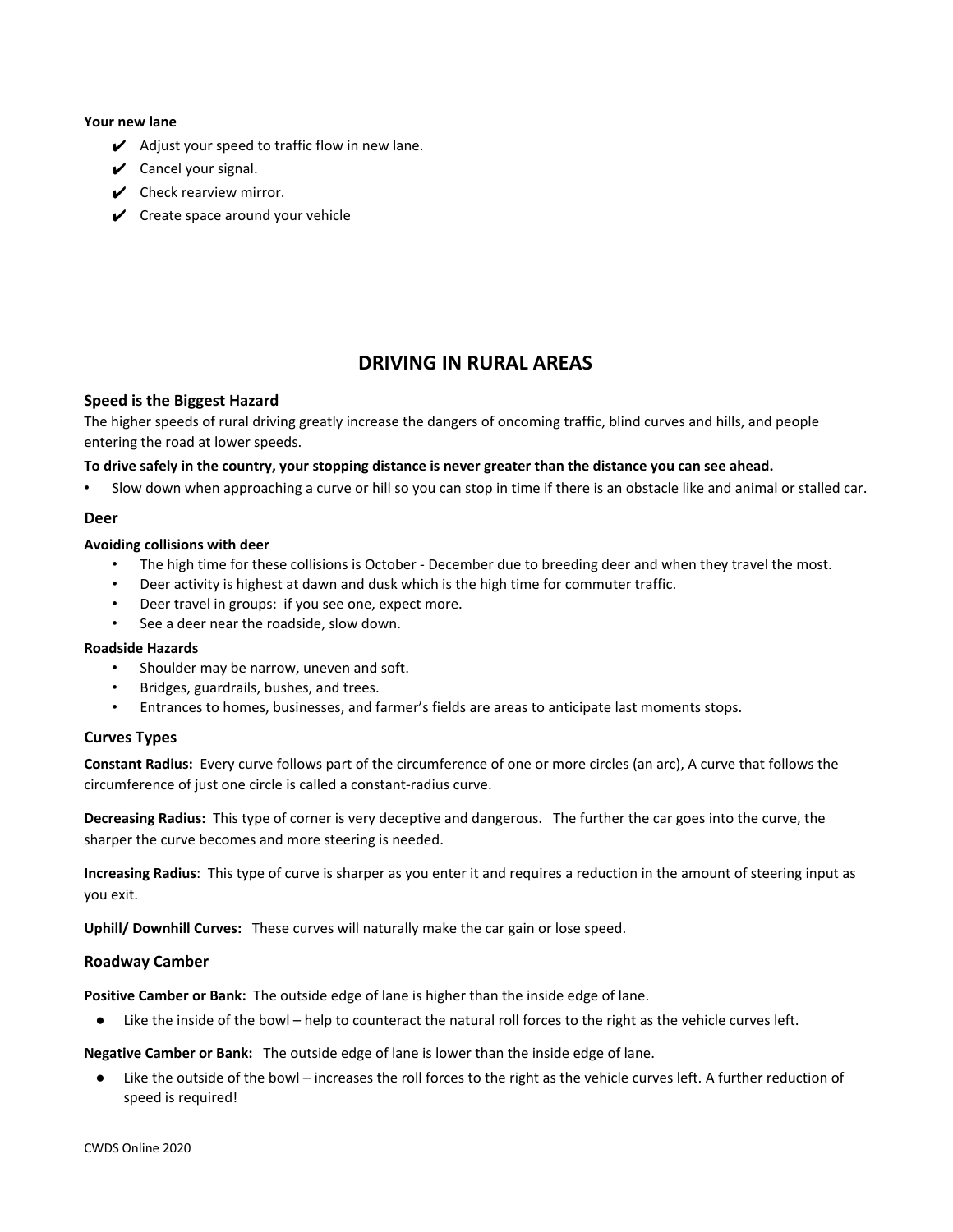# **Don't be misled by the "A - Okay Outlook."**

Drivers don't set out to crash their cars.

- Negative behaviors don't always have a consequence.
- The lack of a consequence misleads drivers to the belief that they are not engaging in negative high risk driving behavior.

# **Approaching Curves See every curve as a zone change!**

| <b>Best Information</b>                         | <b>Best Speed</b>                                                                             | <b>Best Lane Position</b>                                                                                                                                                                 |
|-------------------------------------------------|-----------------------------------------------------------------------------------------------|-------------------------------------------------------------------------------------------------------------------------------------------------------------------------------------------|
| • See curve in target area<br>• Check rear zone | • See radius of curve, helps to<br>determine safest speed.<br>• See 4 seconds of visible road | Check the left and right front zones for traffic<br>and LOS-POT's to determine best lane position<br>for approach.<br>• Look into the curve- turn your head.<br>• Exit in Lane Position 1 |

# **Approaching Hills**

- When approaching a hill take LP 1.
- At the hillcrest evaluate your path of travel.
- Search over the hill for open or closed POT.
- Get best lane position for POT.

**Curves and hills** are high multiple risk locations. Risk factors are contributed by: Roadway, Vehicle and Drivers **Find zone changes** 

# **DROWSY DRIVING**

**What is Fatigue?** Describes a physical and/or mental state of being extremely tired and weak.

# **Causes:**

- $\swarrow$  Results from mental or physical exertion or illness.
- ✔ Disruption of Circadian Rhythm: Our biological clock that regulates our sleep patterns. Sun comes up, we wake up. Sun goes down, we lay down.

# **Who is most at risk?**

# **Drivers who are:**

Sleep deprived, Long distance driving without breaks, Driving at night, Taking medications that increase drowsiness, Driving alone, Driving on boring or rural roads, Traveling frequently

Shift workers, People with sleep disorders

# When law enforcement is investigating a crash, what are some clues that may lead to the conclusion that the **driver fell asleep at the wheel?** *Write down 3 examples.*

- $\blacktriangleright$  Most happen between midnight 6:00 am & in the mid-afternoon (circadian dip)
- $\checkmark$  The driver is alone and more likely to be male
- $\swarrow$  A single vehicle drifts off the road and hits a stationary object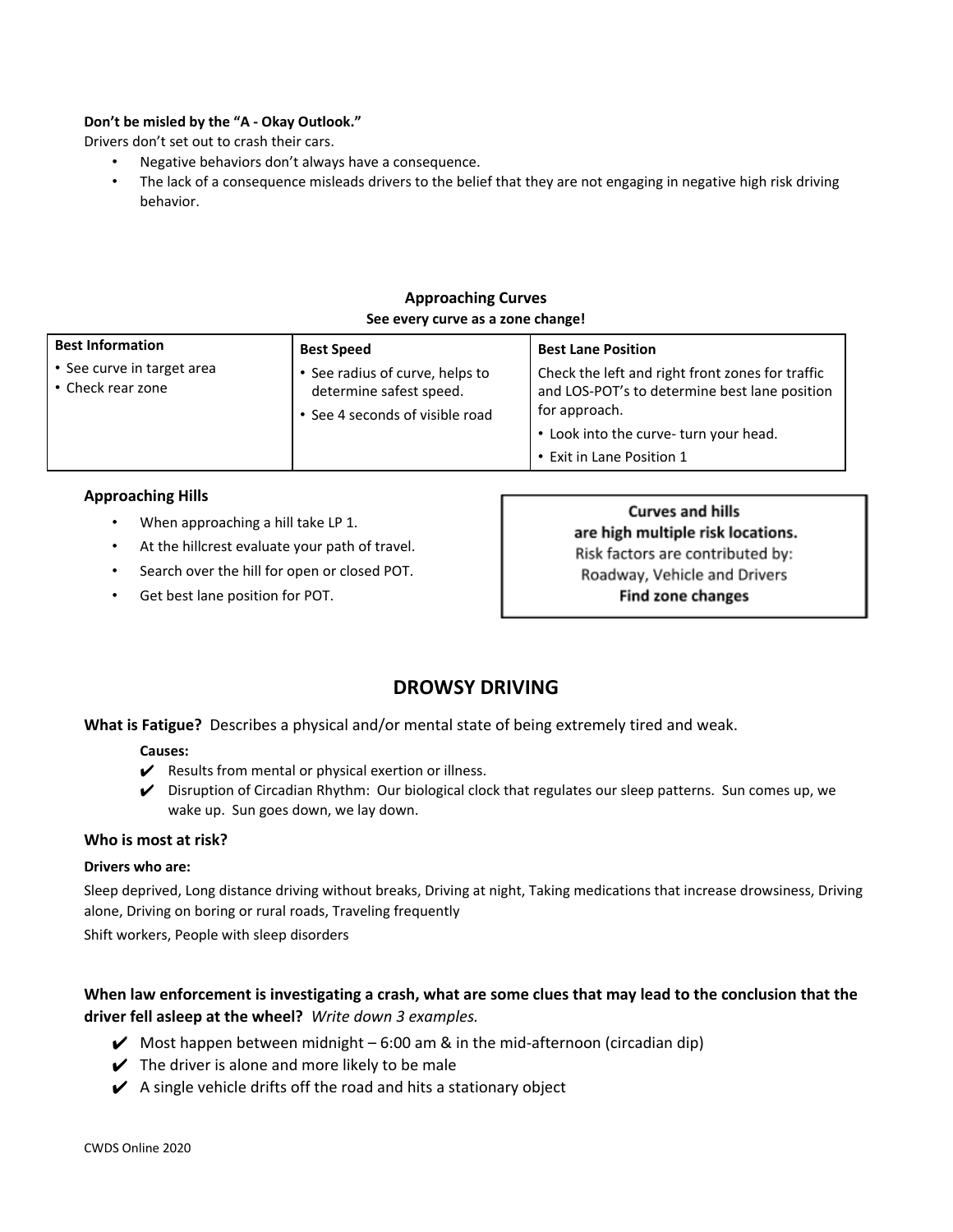- $\blacktriangleright$  There is no evidence of braking or evasive maneuvers
- $\mathcal V$  Most are rear-end or head-on collisions
- $\boldsymbol{\checkmark}$  Many involve serious injuries and/or fatalities

Most collisions happen at speeds less than 40 mph and happen within 25 miles of home. Why? People are **familiar with the road, think they can make it**

# **PASSING & BEING PASSED**

# **Passing Safely**

# **Should I pass?**

- ✔ **Can it be done safely and legally?**
- ✔ **Is the car in front of you traveling at or near the speed limit?** The car you are passing should be traveling both 10 mph slower than both your speed and the speed limit.
- ✔ **Are you going to be turning soon?** You should have enough room to complete the pass and put enough distance between you and the car you just passed.

#### **Do not pass if you cannot complete a pass before a no passing zone.**

- $\blacktriangleright$  If the road provides a passing lane, wait until you reach the lane before passing.
- $\checkmark$  If not, wait until the road marking permit it.

# **Passing is unsafe and unlawful in areas where LOS-POT Zone Changes are present. List 9 locations where it is illegal to pass.**

Curves, Hills, Railroad crossings, Tunnels, Bridges, Double Yellow, No passing zones, oncoming traffic, intersections

#### **Can I exceed the speed limit when passing?**

In Washington is it legal to exceed the speed limit to pass, on two lane highway, one lane going in each direction, for a reasonable distance. Once you complete the pass and return to your lane, it is required for you to slow down and maintain the speed limit.

#### **Passing safely & legally**

# **You will have to judge whether you have enough time and space to pass safely.**

- Do not count on having enough time to pass several vehicles at one time.
- As a general rule, only pass one vehicle at time.